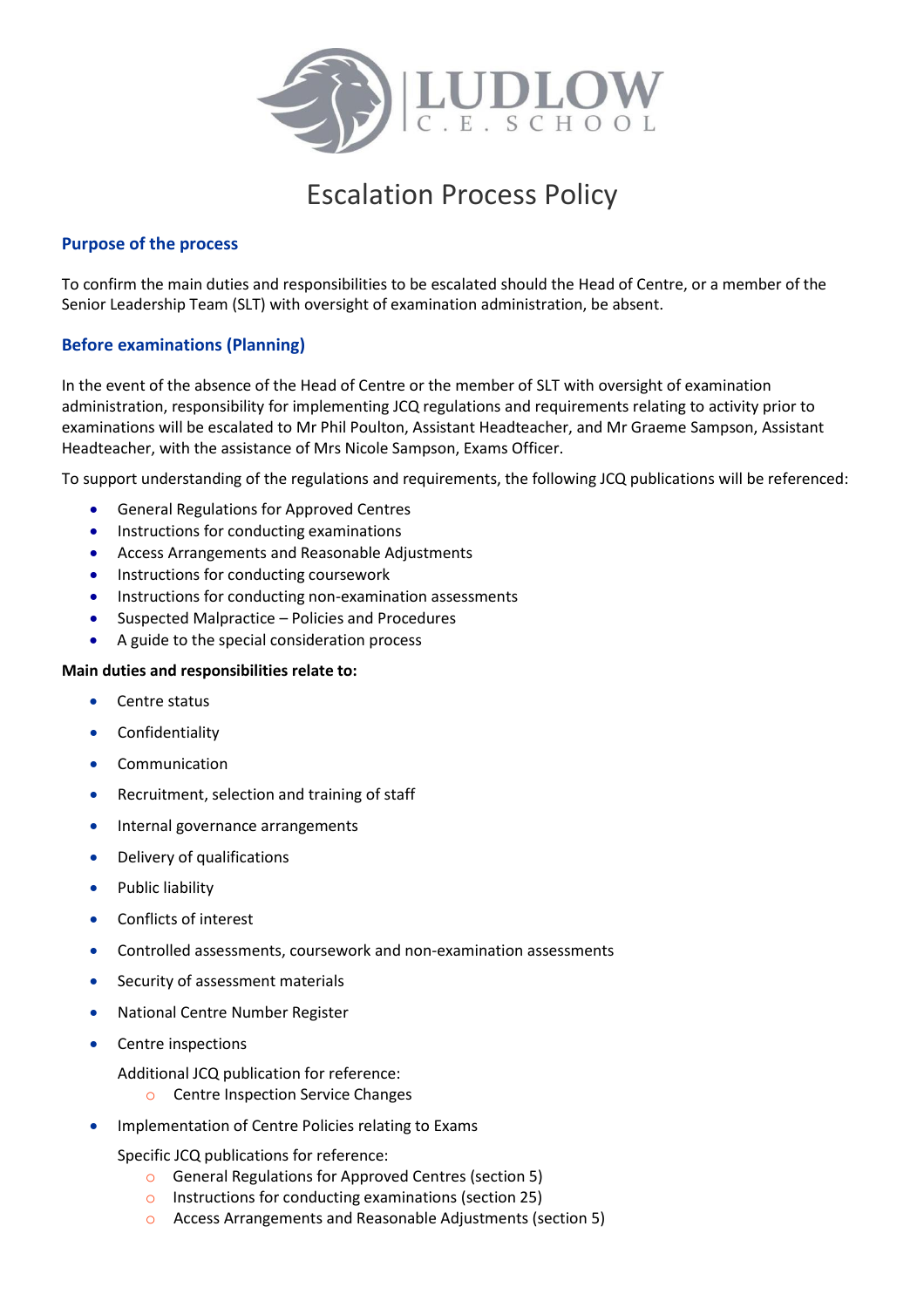• Personal data, freedom of information and copyright

Additional JCQ publication for reference:

 $\circ$  Information for candidates – Privacy Notice

## **Before examinations (Entries and Pre-exams)**

In the event of the absence of the Head of Centre or the member of SLT with oversight of examination administration, responsibility for implementing JCQ regulations and requirements relating to entries and exam preparation will be escalated to Mr Phil Poulton, Assistant Headteacher, and Mr Graeme Sampson, Assistant Headteacher, with the assistance of Mrs Nicole Sampson, Exams Officer.

To support understanding of the regulations and requirements, sections of relevant JCQ publications will be specifically referenced including:

- General Regulations for Approved Centres (section 5)
- Instructions for conducting examinations (sections 1-15)
- Access Arrangements and Reasonable Adjustments (sections 6-8)

#### **Main duties and responsibilities relate to:**

- Access arrangements and reasonable adjustments
- **•** Entries

Additional JCQ publications for reference:

- o Key dates in the examination cycle
- o Guidance Notes for Transferred Candidates
- o Alternative Site guidance notes
- $\circ$  Guidance notes for overnight supervision of candidates with a timetable variation
- Centre assessed work

Additional JCQ publication for reference:

- o Guidance Notes Centre Consortium Arrangements
- Candidate information

Additional JCQ publications for reference:

- o Information for candidates documents
- o Exam Room Posters

#### Centre-specific information for reference

- Centre Exams Policy
- Centre Access Arrangements Policy
- Special Consideration Policy
- Exam Contingency Plan

# **During examinations (Exam time)**

In the event of the absence of the Head of Centre or the member of SLT with oversight of examination administration, responsibility for implementing JCQ regulations and requirements relating to during exam time will be escalated to Mr Phil Poulton, Assistant Headteacher, and Mr Graeme Sampson, Assistant Headteacher, with the assistance of Mrs Nicole Sampson, Exams Officer.

To support understanding of the regulations and requirements, sections of relevant JCQ publications will be specifically referenced including:

- General Regulations for Approved Centres (sections 3, 5)
- Instructions for conducting examinations (sections 16-30)
- Access Arrangements and Reasonable Adjustments (section 8)
- A guide to the special consideration process (sections 2-7)